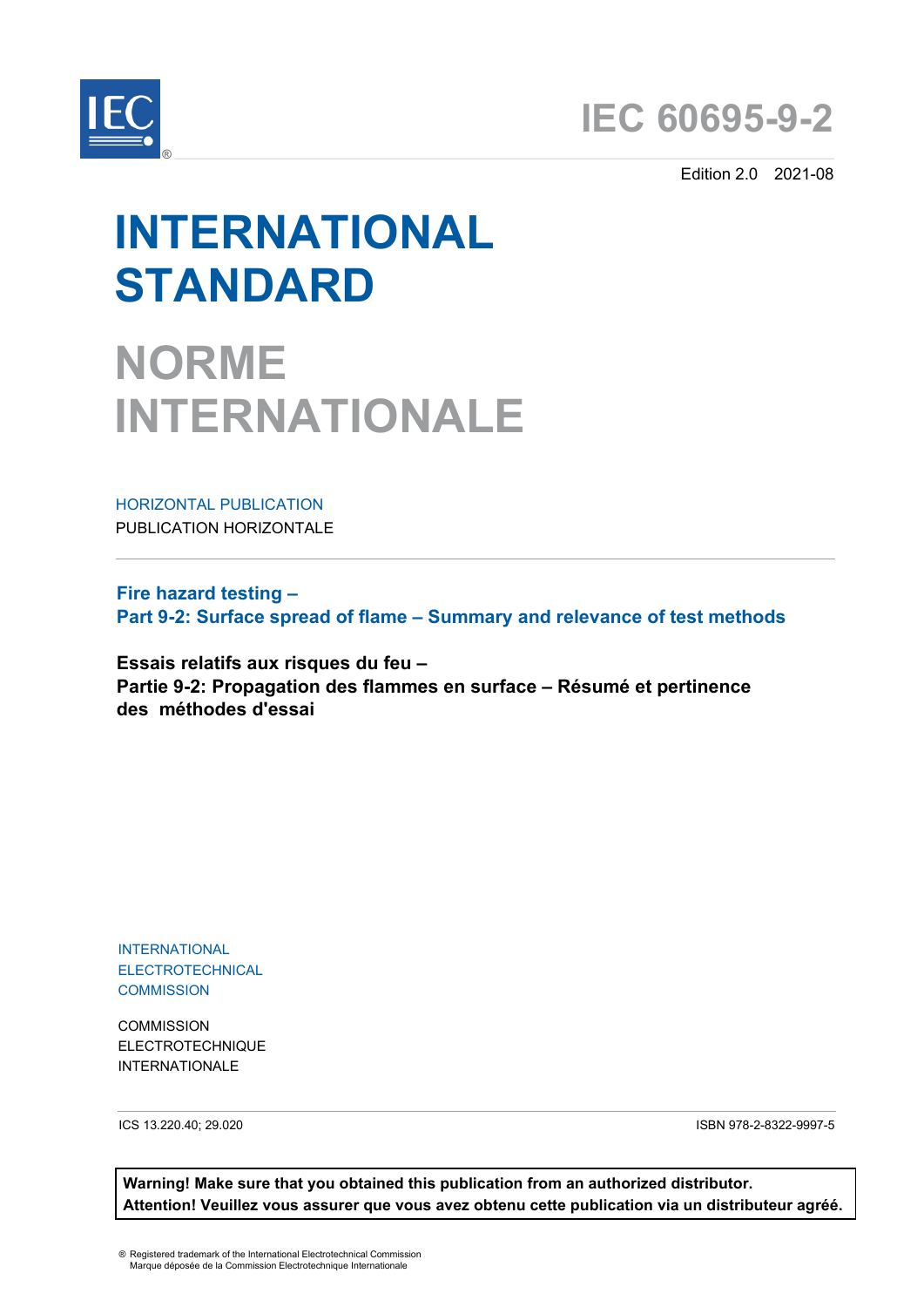# CONTENTS

| 1                                                                                     |        |                                                                                                                                                        |  |  |
|---------------------------------------------------------------------------------------|--------|--------------------------------------------------------------------------------------------------------------------------------------------------------|--|--|
| $\overline{2}$                                                                        |        |                                                                                                                                                        |  |  |
| 3                                                                                     |        |                                                                                                                                                        |  |  |
| 4                                                                                     |        |                                                                                                                                                        |  |  |
|                                                                                       | 4.1    |                                                                                                                                                        |  |  |
|                                                                                       | 4.2    |                                                                                                                                                        |  |  |
|                                                                                       | 4.3    |                                                                                                                                                        |  |  |
|                                                                                       | 4.3.1  | Horizontal and vertical 50 W and 500 W flame tests - IEC 60695-11-10                                                                                   |  |  |
|                                                                                       | 4.3.2  | Fire hazard testing - Part 11-21: Test flames - 500 W vertical flame<br>test method for tubular polymeric materials - IEC TS 60695-11-21 [5]14         |  |  |
|                                                                                       | 4.3.3  | Flexible insulating sleeving - Part 2: Methods of test, Clause 26: Flame                                                                               |  |  |
|                                                                                       | 4.3.4  |                                                                                                                                                        |  |  |
|                                                                                       | 4.3.5  |                                                                                                                                                        |  |  |
|                                                                                       | 4.3.6  | Flexible cellular polymeric materials - Laboratory assessment of horizontal<br>burning characteristics of small specimens subjected to a small flame - |  |  |
|                                                                                       | 4.3.7  | Horizontal burning rate for road vehicle materials - ISO 3795 [12]19                                                                                   |  |  |
|                                                                                       | 4.3.8  | Cellular plastics - Determination of horizontal burning characteristics of<br>small specimens subjected to a small flame - ISO 9772 [13]  19           |  |  |
|                                                                                       | 4.3.9  | Plastics - Determination of burning behaviour of thin flexible vertical<br>specimens in contact with a small-flame ignition source - ISO 9773 [15] 20  |  |  |
|                                                                                       | 4.3.10 |                                                                                                                                                        |  |  |
|                                                                                       | 4.3.11 | Plastics - Vertical flame spread determination for film and sheet -                                                                                    |  |  |
|                                                                                       | 4.3.12 |                                                                                                                                                        |  |  |
|                                                                                       | 4.4    |                                                                                                                                                        |  |  |
|                                                                                       | 4.4.1  | Lateral flame spread on building and transport products - ISO 5658-2 [30] 24                                                                           |  |  |
|                                                                                       | 4.4.2  | Intermediate-scale fire test of vertical flame spread - ISO 5658-4 [33]25                                                                              |  |  |
|                                                                                       | 4.4.3  | Plastics – Reaction to fire – Test method for flame spread and combustion<br>product release from vertically oriented specimens - ISO 21367 [35] 26    |  |  |
|                                                                                       | 4.5    |                                                                                                                                                        |  |  |
|                                                                                       | 4.5.1  |                                                                                                                                                        |  |  |
|                                                                                       | 4.5.2  |                                                                                                                                                        |  |  |
|                                                                                       | 4.5.3  |                                                                                                                                                        |  |  |
|                                                                                       | 4.6    |                                                                                                                                                        |  |  |
|                                                                                       | 4.6.1  | Standard for test for flame propagation height of electrical and optical-<br>fiber cables installed vertically in shafts - UL 1666 [61] 31             |  |  |
|                                                                                       | 4.6.2  | Horizontal flame spread test for cables - EN 50289-4-11 [62]32                                                                                         |  |  |
| 5                                                                                     |        |                                                                                                                                                        |  |  |
|                                                                                       |        |                                                                                                                                                        |  |  |
|                                                                                       |        |                                                                                                                                                        |  |  |
| Table 2 - Summary and comparison of IEC 60332 vertical ladder test methods [37] a) 28 |        |                                                                                                                                                        |  |  |
| Table 3 - Summary and comparison of non-IEC vertical ladder test methods29            |        |                                                                                                                                                        |  |  |
|                                                                                       |        |                                                                                                                                                        |  |  |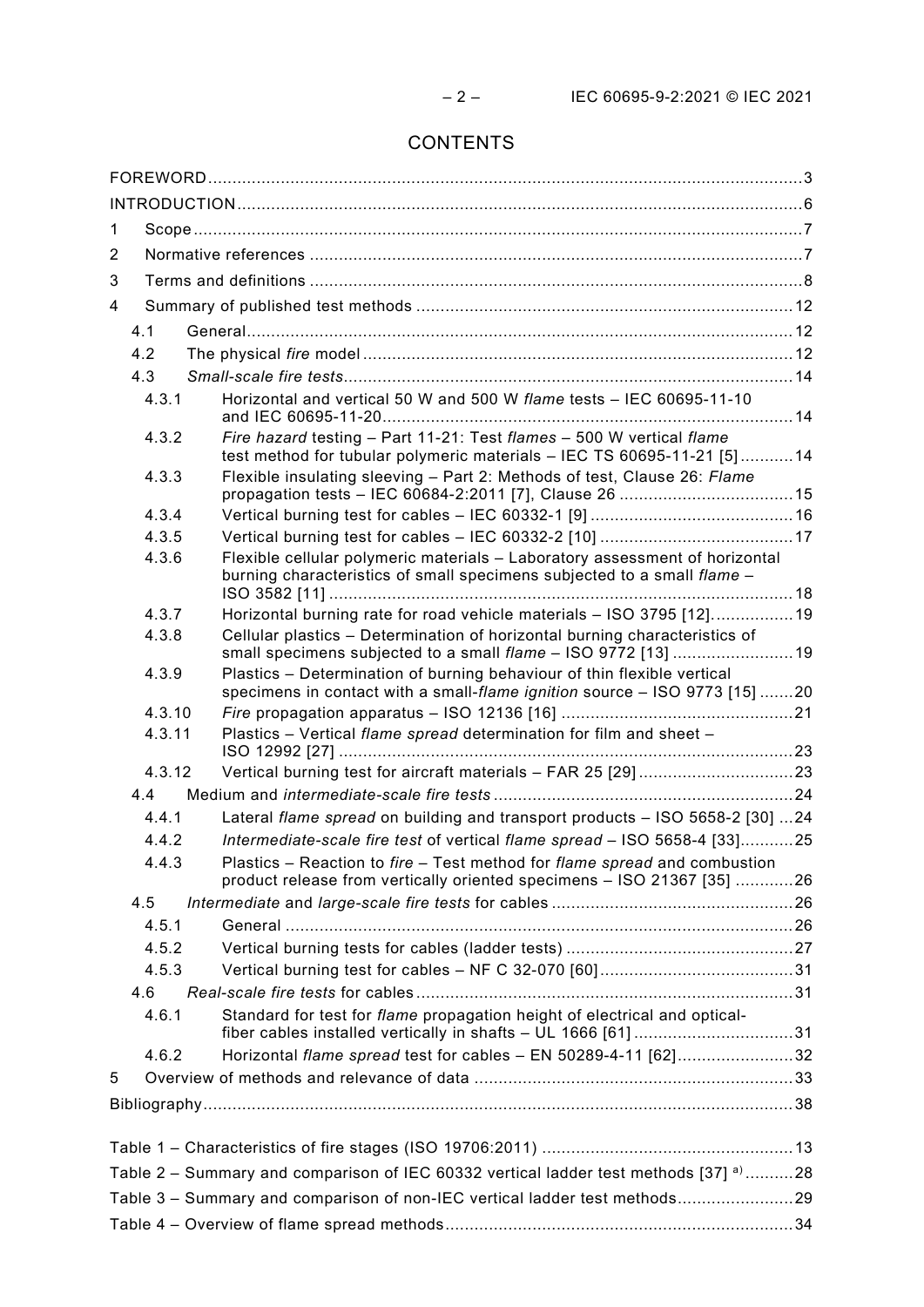## INTERNATIONAL ELECTROTECHNICAL COMMISSION

\_\_\_\_\_\_\_\_\_\_\_\_

# **FIRE HAZARD TESTING –**

# **Part 9-2: Surface spread of flame – Summary and relevance of test methods**

#### FOREWORD

- <span id="page-2-0"></span>1) The International Electrotechnical Commission (IEC) is a worldwide organization for standardization comprising all national electrotechnical committees (IEC National Committees). The object of IEC is to promote international co-operation on all questions concerning standardization in the electrical and electronic fields. To this end and in addition to other activities, IEC publishes International Standards, Technical Specifications, Technical Reports, Publicly Available Specifications (PAS) and Guides (hereafter referred to as "IEC Publication(s)"). Their preparation is entrusted to technical committees; any IEC National Committee interested in the subject dealt with may participate in this preparatory work. International, governmental and nongovernmental organizations liaising with the IEC also participate in this preparation. IEC collaborates closely with the International Organization for Standardization (ISO) in accordance with conditions determined by agreement between the two organizations.
- 2) The formal decisions or agreements of IEC on technical matters express, as nearly as possible, an international consensus of opinion on the relevant subjects since each technical committee has representation from all interested IEC National Committees.
- 3) IEC Publications have the form of recommendations for international use and are accepted by IEC National Committees in that sense. While all reasonable efforts are made to ensure that the technical content of IEC Publications is accurate, IEC cannot be held responsible for the way in which they are used or for any misinterpretation by any end user.
- 4) In order to promote international uniformity, IEC National Committees undertake to apply IEC Publications transparently to the maximum extent possible in their national and regional publications. Any divergence between any IEC Publication and the corresponding national or regional publication shall be clearly indicated in the latter.
- 5) IEC itself does not provide any attestation of conformity. Independent certification bodies provide conformity assessment services and, in some areas, access to IEC marks of conformity. IEC is not responsible for any services carried out by independent certification bodies.
- 6) All users should ensure that they have the latest edition of this publication.
- 7) No liability shall attach to IEC or its directors, employees, servants or agents including individual experts and members of its technical committees and IEC National Committees for any personal injury, property damage or other damage of any nature whatsoever, whether direct or indirect, or for costs (including legal fees) and expenses arising out of the publication, use of, or reliance upon, this IEC Publication or any other IEC Publications.
- 8) Attention is drawn to the Normative references cited in this publication. Use of the referenced publications is indispensable for the correct application of this publication.
- 9) Attention is drawn to the possibility that some of the elements of this IEC Publication may be the subject of patent rights. IEC shall not be held responsible for identifying any or all such patent rights.

International Standard IEC 60695-9-2 has been prepared by IEC technical committee 89: Fire hazard testing.

It has the status of a basic safety publication in accordance with IEC Guide 104.

This second edition cancels and replaces the first edition of IEC 60695-9-2 published in 2014. This edition constitutes a technical revision.

This edition includes the following significant technical changes with respect to the previous edition:

- a) Updated introduction
- b) Updated normative references
- c) Updated terms and definitions
- d) New Subclauses 4.1 and 4.2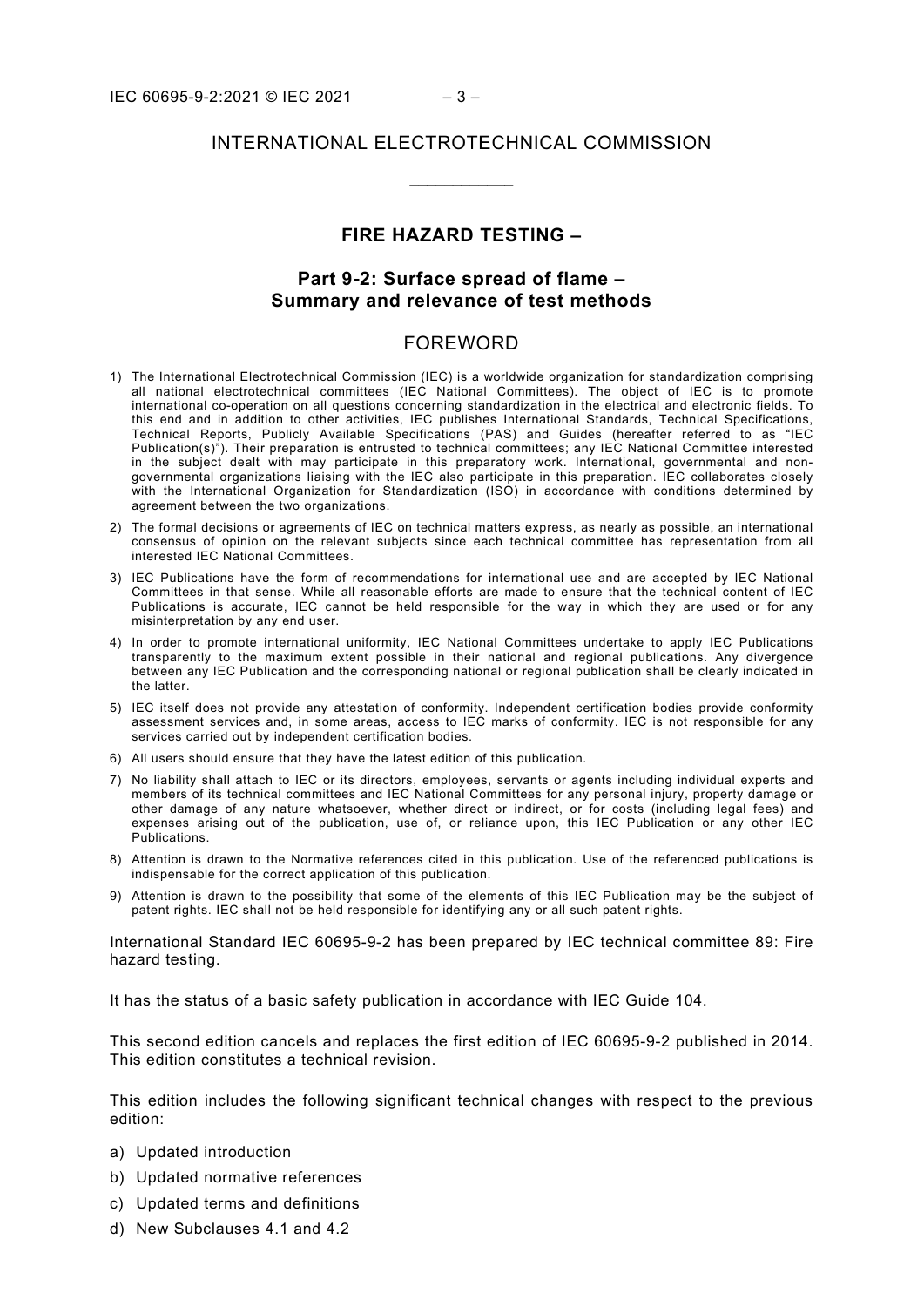- e) Reference to *fire* stages as defined in ISO 19706 (Table 1)
- f) New sub-division of tests into the following subclauses:
	- 4.3 *Small-scale fire tests*
	- 4.4 *Medium* and *intermediate-scale fire tests*
	- 4.5 *Intermediate* and *large-scale fire tests* for cables
	- 4.6 *Real-scale fire tests* for cables
- g) Updated text in parts of Clause 4
- h) Addition of the following test methods:
	- IEC TS 60695-11-21
	- IEC 60684-2:2011, Clause 26
	- ISO 3582
	- ISO 9772
	- ISO 9773
	- ISO 12992
	- ISO 21367
- i) New Clause 5 and Table 4 giving an overview of test methods
- j) Deletion of all the Annexes
- k) Updated bibliography

The text of this International Standard is based on the following documents:

| Draft       | Report on voting |
|-------------|------------------|
| 89/1469/CDV | 89/1505/RVC      |

Full information on the voting for its approval can be found in the report on voting indicated in the above table.

The language used for the development of this International Standard is English.

This document was drafted in accordance with ISO/IEC Directives, Part 2, and developed in accordance with ISO/IEC Directives, Part 1 and ISO/IEC Directives, IEC Supplement, available at [www.iec.ch/members\\_experts/refdocs.](http://www.iec.ch/members_experts/refdocs) The main document types developed by IEC are described in greater detail at [www.iec.ch/standardsdev/publications.](http://www.iec.ch/standardsdev/publications)

A list of all parts in the IEC 60695 series, published under the general title *Fire hazard testing*, can be found on the IEC website.

This International Standard is to be used in conjunction with IEC 60695-1.

In this standard, the following print types are used:

*terms referred to in Clause 3: in italic type.*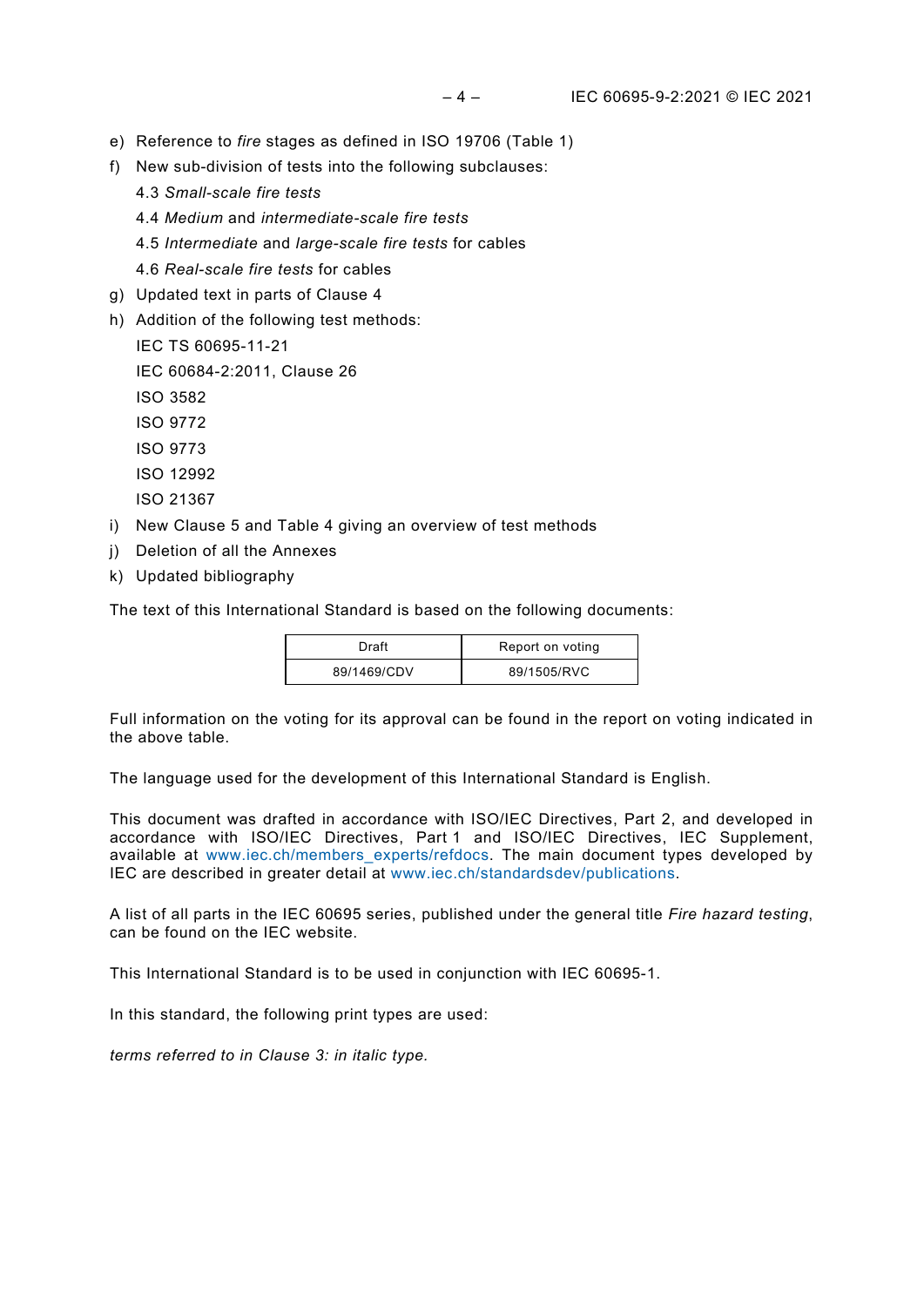The committee has decided that the contents of this document will remain unchanged until the stability date indicated on the IEC website under [webstore.iec.ch](https://webstore.iec.ch/?ref=menu) in the data related to the specific document. At this date, the document will be

- reconfirmed,
- withdrawn,
- replaced by a revised edition, or
- amended.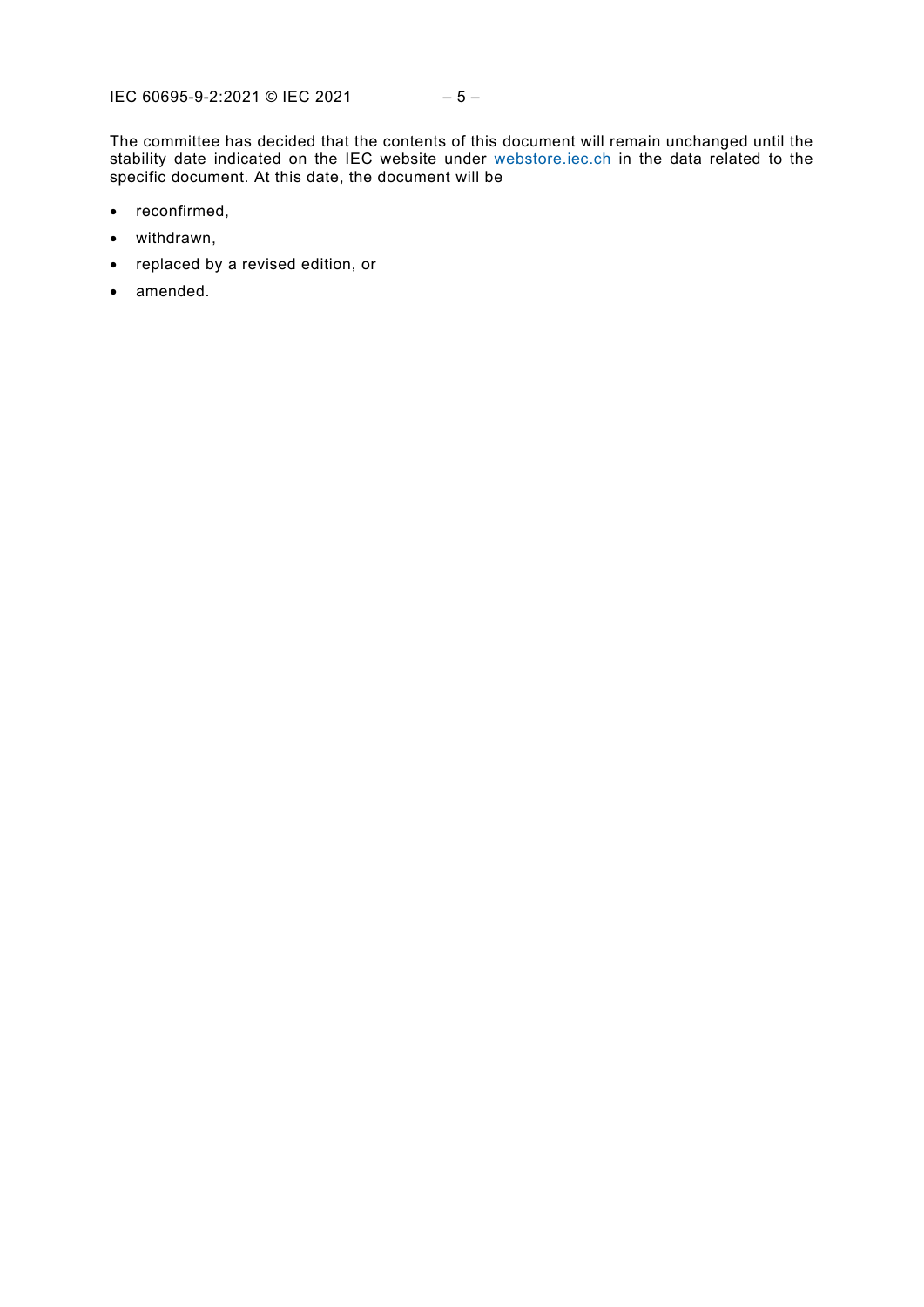#### INTRODUCTION

<span id="page-5-0"></span>In the design of an electrotechnical product, the risk of *fire* and the potential hazards associated with *fire* need to be considered. In this respect the objective of component, circuit and equipment design, as well as the choice of materials, is to reduce the risk of *fire* to a tolerable level even in the event of reasonably foreseeable (mis)use, malfunction or failure.

IEC 60695-1-10, IEC 60695-1-11 [1][1](#page-5-1), and IEC 60695-1-12 [2] provide guidance on how this is to be accomplished.

*Fires* involving electrotechnical products can also be initiated from external non-electrical sources. Considerations of this nature are dealt with in an overall *fire hazard* assessment.

The aim of the IEC 60695 series of standards is to save lives and property by reducing the number of *fires* or reducing the consequences of the *fire*. This can be accomplished by:

- trying to prevent *ignition* caused by an electrically energised component part and, in the event of *ignition*, to confine any resulting *fire* within the bounds of the enclosure of the electrotechnical product;
- trying to minimise *flame spread* beyond the product's enclosure and to minimise the harmful effects of *fire* effluents including heat, smoke, and toxic or corrosive combustion products.

*Fire hazard* increases as the burning area increases, leading in some cases to *flashover* and a *fully developed fire*. This is a typical *fire scenario* in buildings. It is therefore useful to measure the rate and extent of the *surface spread of flame*.

This part of IEC 60695-9 describes *surface spread of flame* test methods in common use to assess electrotechnical products or materials used in electrotechnical products. It forms part of the IEC 60695-9 series which gives guidance to product committees wishing to incorporate test methods for *surface spread of flame* in product standards.

\_\_\_\_\_\_\_\_\_\_\_\_\_\_\_

<span id="page-5-1"></span><sup>1</sup> Numbers in square brackets refer to the bibliography.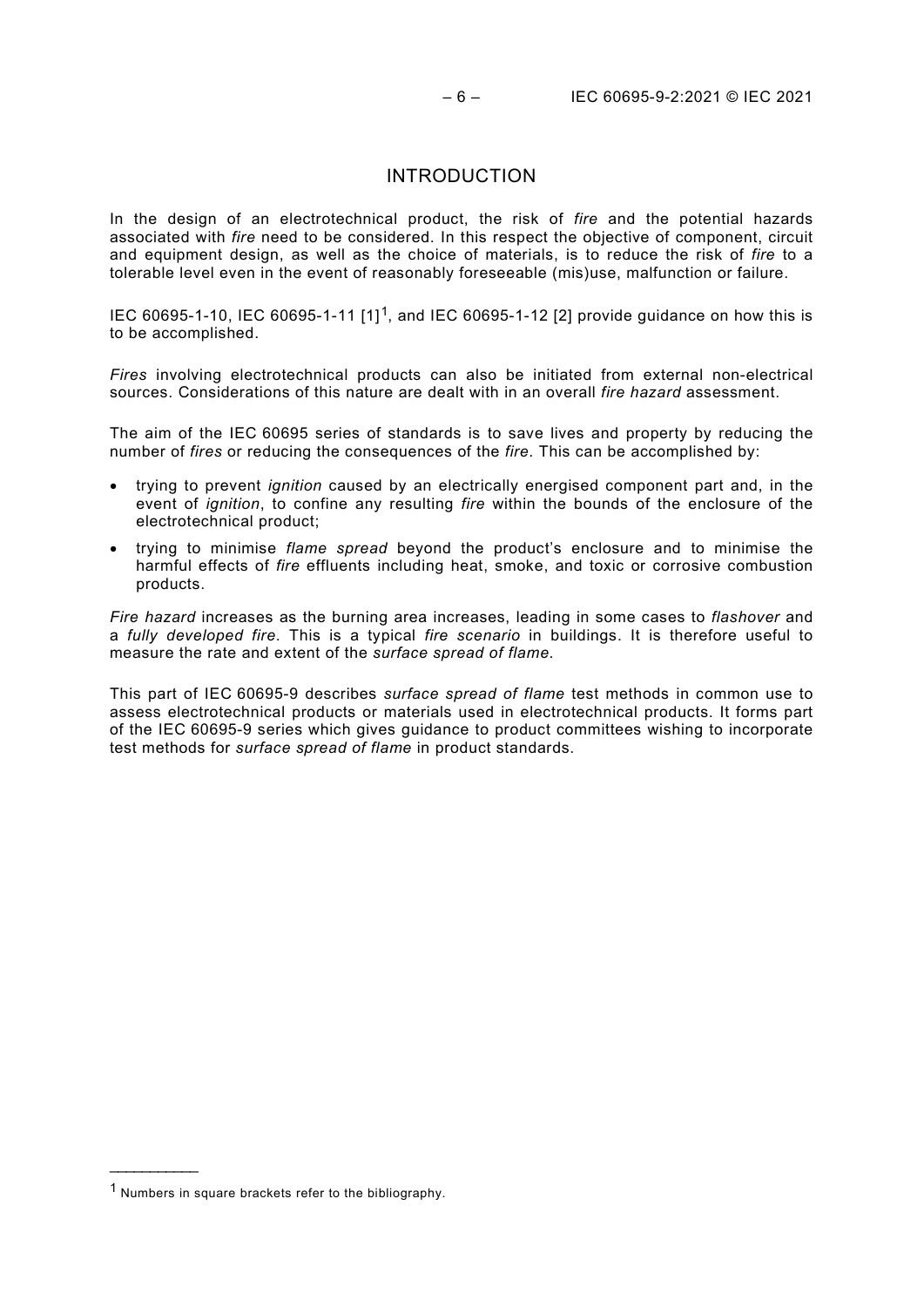# **FIRE HAZARD TESTING –**

# **Part 9-2: Surface spread of flame – Summary and relevance of test methods**

#### <span id="page-6-0"></span>**1 Scope**

This part of IEC 60695-9 presents a summary of published test methods that are used to determine the *surface spread of flame* of electrotechnical products or materials from which they are formed.

It represents the current state of the art of the test methods and, where available, includes special observations on their relevance and use.

The list of test methods is not to be considered exhaustive, and test methods that were not developed by the IEC are not to be considered as endorsed by the IEC unless this is specifically stated.

This summary cannot be used in place of published standards which are the only valid reference documents.

This basic safety publication is intended for use by technical committees in the preparation of standards in accordance with the principles laid down in IEC Guide 104 and ISO/IEC Guide 51.

One of the responsibilities of a technical committee is, wherever applicable, to make use of basic safety publications in the preparation of its publications. The requirements, test methods or test conditions of this basic safety publication will not apply unless specifically referred to or included in the relevant publications.

#### <span id="page-6-1"></span>**2 Normative references**

The following documents are referred to in the text in such a way that some or all of their content constitutes requirements of this document. For dated references, only the edition cited applies. For undated references, the latest edition of the referenced document (including any amendments) applies.

IEC 60695-1-10, *Fire hazard testing – Part 1-10: Guidance for assessing the fire hazard of electrotechnical products – General guidelines*

IEC 60695-4:2012, *Fire hazard testing – Part 4: Terminology concerning fire tests for electrotechnical products*

IEC 60695-9-1, *Fire hazard testing – Part 9-1: Surface spread of flame – General guidance*

IEC GUIDE 104, *The preparation of safety publications and the use of basic safety publications and group safety publications*

ISO/IEC Guide 51*, Safety aspects – Guidelines for their inclusion in standards*

ISO 13943:2017, *Fire Safety – Vocabulary*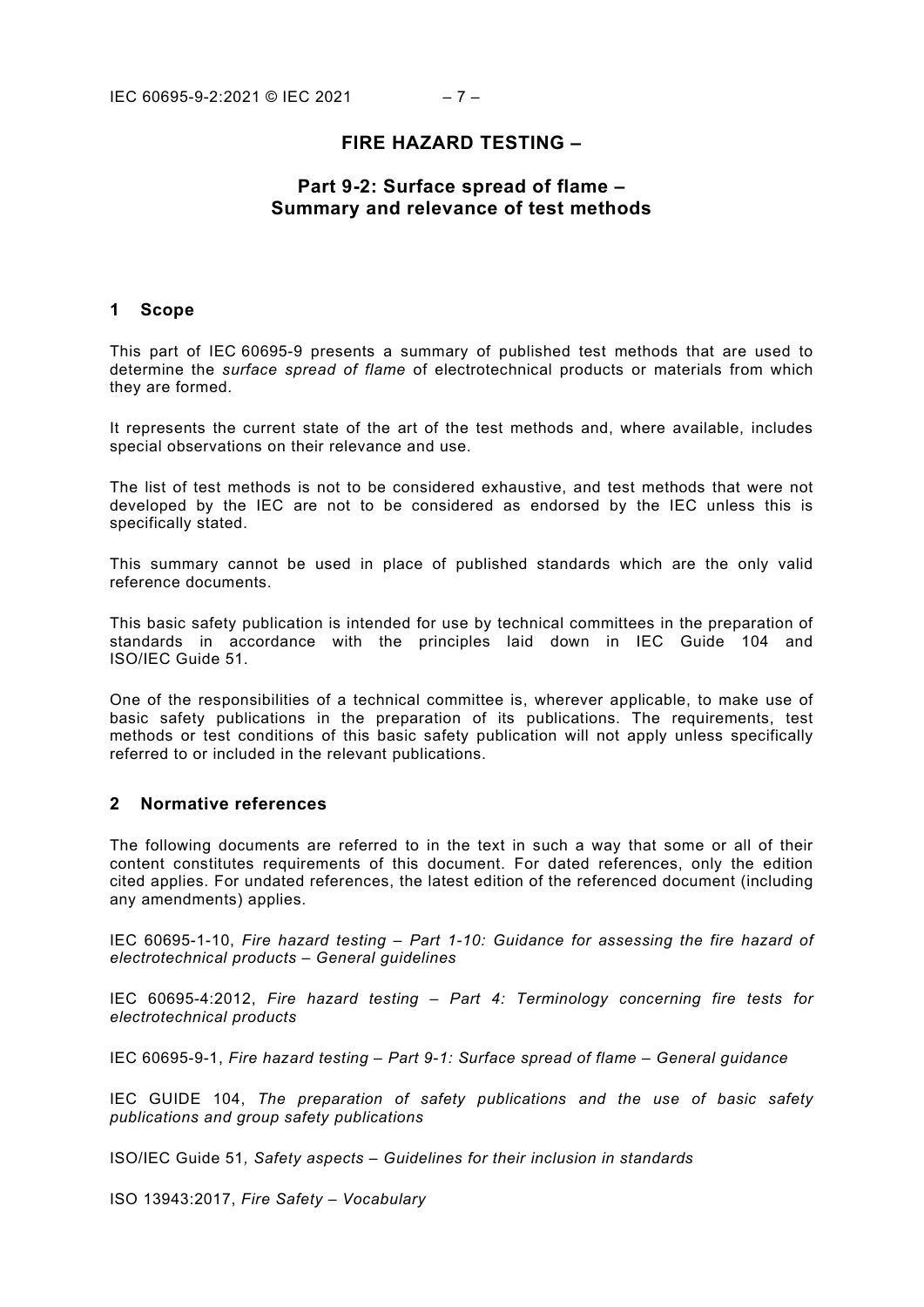<span id="page-7-4"></span><span id="page-7-3"></span><span id="page-7-2"></span><span id="page-7-1"></span><span id="page-7-0"></span>ISO 19706:2011, *Guidelines for assessing the fire threat to people.*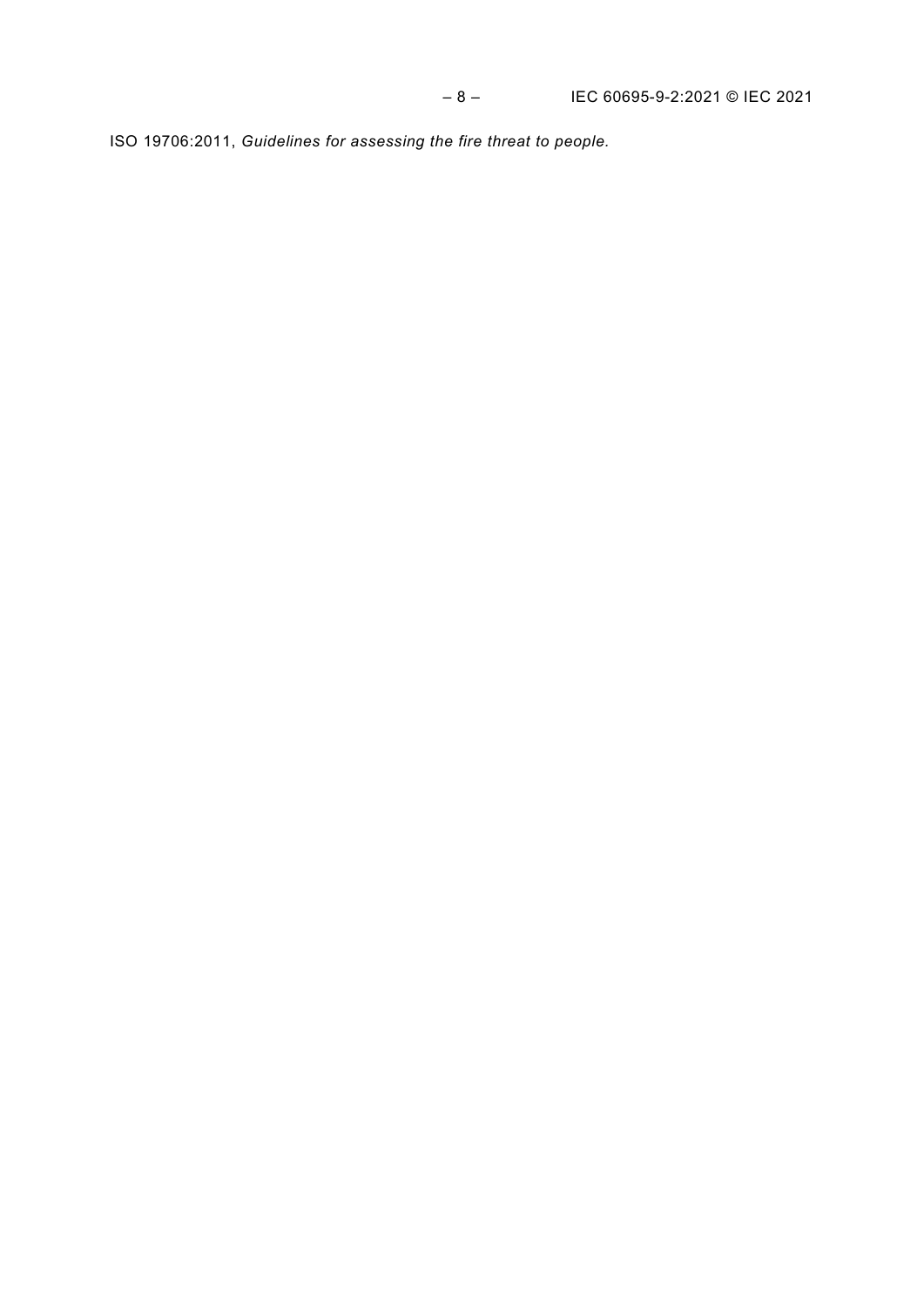# SOMMAIRE

| 1      |                                                                                                                                                                                                                |  |
|--------|----------------------------------------------------------------------------------------------------------------------------------------------------------------------------------------------------------------|--|
| 2      |                                                                                                                                                                                                                |  |
| 3      |                                                                                                                                                                                                                |  |
| 4      |                                                                                                                                                                                                                |  |
| 4.1    |                                                                                                                                                                                                                |  |
| 4.2    |                                                                                                                                                                                                                |  |
| 4.3    |                                                                                                                                                                                                                |  |
| 4.3.1  | Essai horizontal et essai vertical à la flamme de 50 W et de 500 W -                                                                                                                                           |  |
| 4.3.2  | Essais relatifs aux risques du feu - Partie 11-21: Flammes d'essai -<br>Méthode d'essai à la flamme verticale de 500 W pour matériaux                                                                          |  |
| 4.3.3  | Gaines isolantes souples - Partie 2: Méthodes d'essai, Article 26:<br>Essais de propagation de la flamme - IEC 60684-2:2011 [7], Article 2655                                                                  |  |
| 4.3.4  | Essai de combustion vertical des câbles - IEC 60332-1 [9] 57                                                                                                                                                   |  |
| 4.3.5  | Essai de combustion vertical des câbles - IEC 60332-2 [10]57                                                                                                                                                   |  |
| 4.3.6  | Matières alvéolaires polymères souples - Méthode de laboratoire pour<br>la détermination des caractéristiques de combustion de petites<br>éprouvettes soumises, en position horizontale, à une petite flamme - |  |
| 4.3.7  | Vitesse de combustion horizontale pour les matériaux des véhicules                                                                                                                                             |  |
| 4.3.8  | Plastiques alvéolaires - Détermination des caractéristiques de<br>combustion de petites éprouvettes en position horizontale, soumises à                                                                        |  |
| 4.3.9  | Plastiques - Détermination du comportement au feu d'éprouvettes<br>minces verticales souples au contact d'une petite flamme comme                                                                              |  |
| 4.3.10 |                                                                                                                                                                                                                |  |
| 4.3.11 | Plastiques - Détermination de la propagation verticale de la flamme sur                                                                                                                                        |  |
| 4.3.12 | Essai de combustion verticale pour les matériaux d'aéronefs -                                                                                                                                                  |  |
| 4.4    |                                                                                                                                                                                                                |  |
| 4.4.1  | Propagation latérale des flammes sur les produits de bâtiment et de                                                                                                                                            |  |
| 4.4.2  | Essai au feu à échelle intermédiaire de la propagation de la flamme                                                                                                                                            |  |
| 4.4.3  | Plastiques - Réaction au feu - Méthode d'essai de propagation de<br>flamme et de dégagement de produits de combustion à partir                                                                                 |  |
| 4.5    | Essais au feu à échelle intermédiaire et à grande échelle pour les câbles68                                                                                                                                    |  |
| 4.5.1  |                                                                                                                                                                                                                |  |
| 4.5.2  | Essais de combustion verticale pour câbles (essais à l'échelle)68                                                                                                                                              |  |
| 4.5.3  |                                                                                                                                                                                                                |  |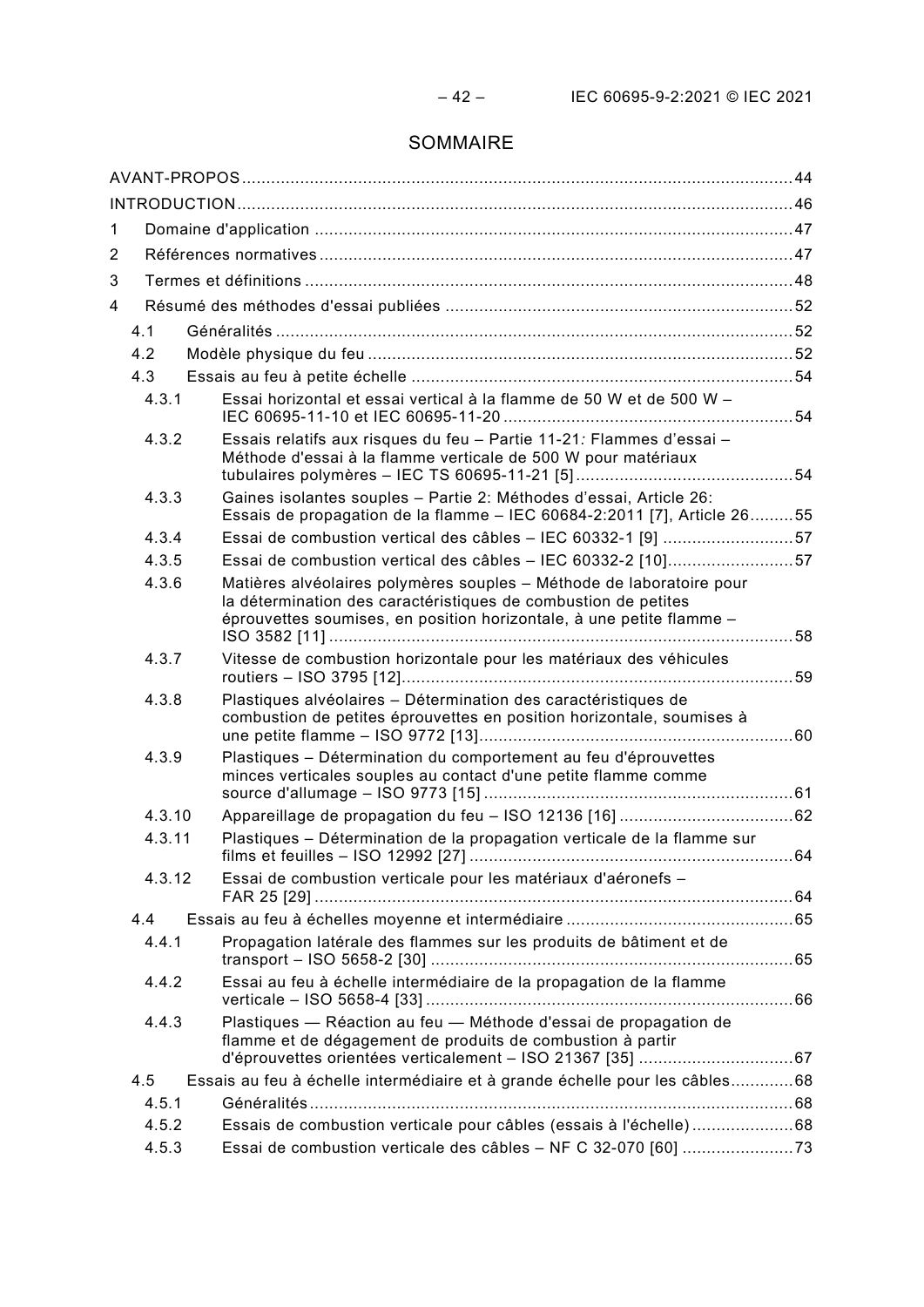| 4.6   |                                                                                                                                                        |  |
|-------|--------------------------------------------------------------------------------------------------------------------------------------------------------|--|
| 4.6.1 | Standard for test for flame propagation height of electrical and optical-<br>fiber cables installed vertically in shafts - UL 1666 [61] (disponible en |  |
| 4.6.2 | Essai de propagation de la flamme horizontale des câbles - EN 50289-                                                                                   |  |
| 5     |                                                                                                                                                        |  |
|       |                                                                                                                                                        |  |
|       |                                                                                                                                                        |  |
|       | Tableau 1 – Caractéristiques des stades de développement d'un feu (ISO 19706:2011) 53                                                                  |  |
|       | Tableau 2 – Résumé et comparaison des méthodes d'essai à l'échelle verticale de                                                                        |  |
|       | Tableau 3 - Résumé et comparaison des méthodes d'essai à l'échelle verticale non                                                                       |  |
|       | Tableau 4 – Présentation générale des méthodes de propagation de flamme 77                                                                             |  |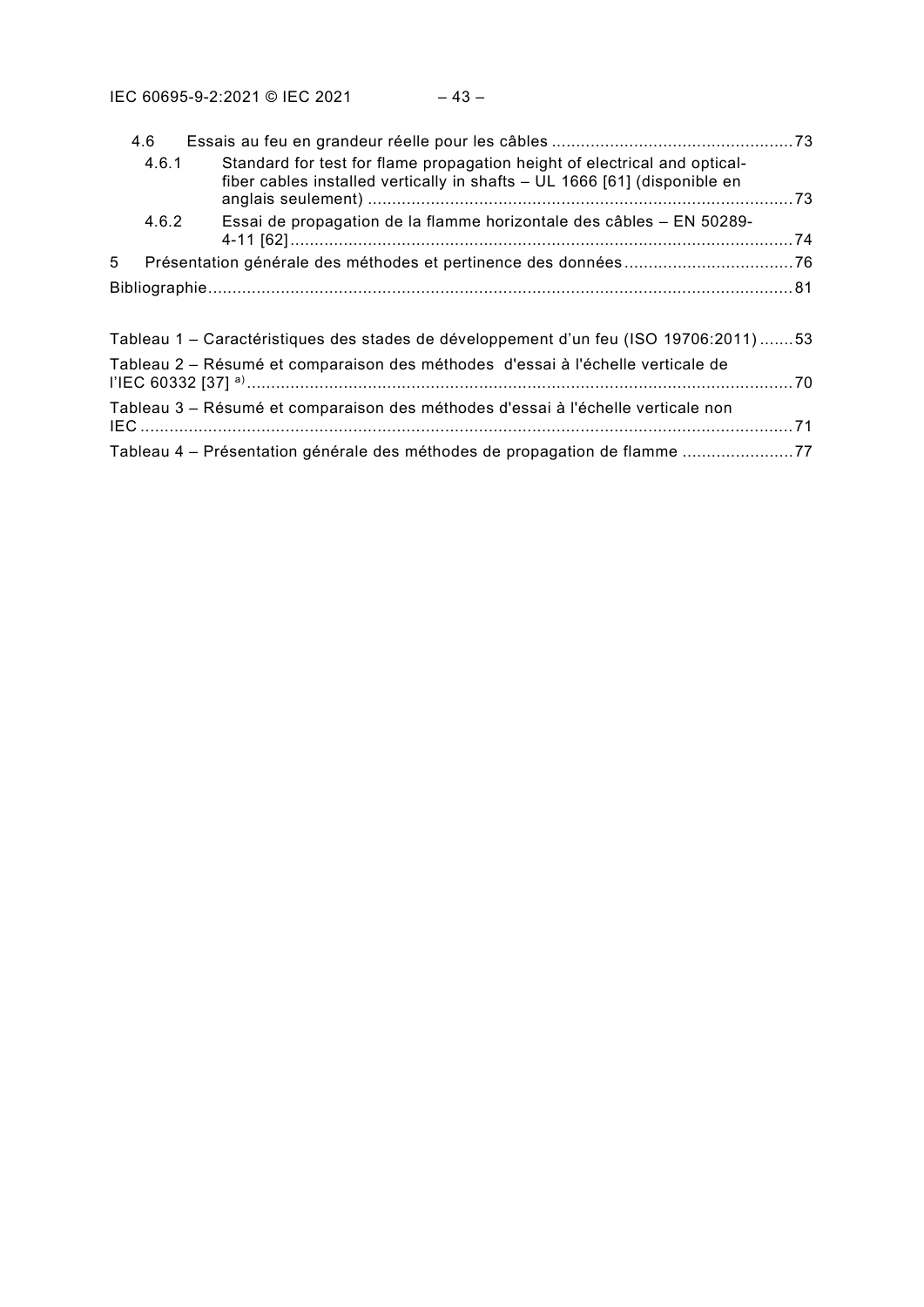#### COMMISSION ÉLECTROTECHNIQUE INTERNATIONALE

# **ESSAIS RELATIFS AUX RISQUES DU FEU –**

\_\_\_\_\_\_\_\_\_\_\_\_

# **Partie 9-2: Propagation des flammes en surface – Résumé et pertinence des méthodes d'essai**

#### AVANT-PROPOS

- <span id="page-10-0"></span>1) La Commission Electrotechnique Internationale (IEC) est une organisation mondiale de normalisation composée de l'ensemble des comités électrotechniques nationaux (Comités nationaux de l'IEC). L'IEC a pour objet de favoriser la coopération internationale pour toutes les questions de normalisation dans les domaines de l'électricité et de l'électronique. À cet effet, l'IEC – entre autres activités – publie des Normes internationales, des Spécifications techniques, des Rapports techniques, des Spécifications accessibles au public (PAS) et des Guides (ci-après dénommés "Publication(s) de l'IEC"). Leur élaboration est confiée à des comités d'études, aux travaux desquels tout Comité national intéressé par le sujet traité peut participer. Les organisations internationales, gouvernementales et non gouvernementales, en liaison avec l'IEC, participent également aux travaux. L'IEC collabore étroitement avec l'Organisation Internationale de Normalisation (ISO), selon des conditions fixées par accord entre les deux organisations.
- 2) Les décisions ou accords officiels de l'IEC concernant les questions techniques représentent, dans la mesure du possible, un accord international sur les sujets étudiés, étant donné que les Comités nationaux de l'IEC intéressés sont représentés dans chaque comité d'études.
- 3) Les Publications de l'IEC se présentent sous la forme de recommandations internationales et sont agréées comme telles par les Comités nationaux de l'IEC. Tous les efforts raisonnables sont entrepris afin que l'IEC s'assure de l'exactitude du contenu technique de ses publications; l'IEC ne peut pas être tenue responsable de l'éventuelle mauvaise utilisation ou interprétation qui en est faite par un quelconque utilisateur final.
- 4) Dans le but d'encourager l'uniformité internationale, les Comités nationaux de l'IEC s'engagent, dans toute la mesure possible, à appliquer de façon transparente les Publications de l'IEC dans leurs publications nationales et régionales. Toutes divergences entre toutes Publications de l'IEC et toutes publications nationales ou régionales correspondantes doivent être indiquées en termes clairs dans ces dernières.
- 5) L'IEC elle-même ne fournit aucune attestation de conformité. Des organismes de certification indépendants fournissent des services d'évaluation de conformité et, dans certains secteurs, accèdent aux marques de conformité de l'IEC. L'IEC n'est responsable d'aucun des services effectués par les organismes de certification indépendants.
- 6) Tous les utilisateurs doivent s'assurer qu'ils sont en possession de la dernière édition de cette publication.
- 7) Aucune responsabilité ne doit être imputée à l'IEC, à ses administrateurs, employés, auxiliaires ou mandataires, y compris ses experts particuliers et les membres de ses comités d'études et des Comités nationaux de l'IEC, pour tout préjudice causé en cas de dommages corporels et matériels, ou de tout autre dommage de quelque nature que ce soit, directe ou indirecte, ou pour supporter les coûts (y compris les frais de justice) et les dépenses découlant de la publication ou de l'utilisation de cette Publication de l'IEC ou de toute autre Publication de l'IEC, ou au crédit qui lui est accordé.
- 8) L'attention est attirée sur les références normatives citées dans cette publication. L'utilisation de publications référencées est obligatoire pour une application correcte de la présente publication.
- 9) L'attention est attirée sur le fait que certains des éléments du présent document de l'IEC peuvent faire l'objet de droits de brevet. L'IEC ne saurait être tenue pour responsable de ne pas avoir identifié de tels droits de brevets.

La Norme internationale IEC 60695-9-2 a été établie par le comité d'études 89 de l'IEC: Essais relatifs aux risques du feu.

Elle a le statut d'une publication fondamentale de sécurité conformément au Guide IEC 104.

Cette deuxième édition annule et remplace la première édition de l'IEC 60695-9-2 parue en 2014. Cette édition constitue une révision technique.

Cette édition inclut les modifications techniques majeures suivantes par rapport à l'édition précédente:

- a) Mise à jour de l'introduction
- b) Mise à jour des références normatives
- c) Mise à jour des termes et définitions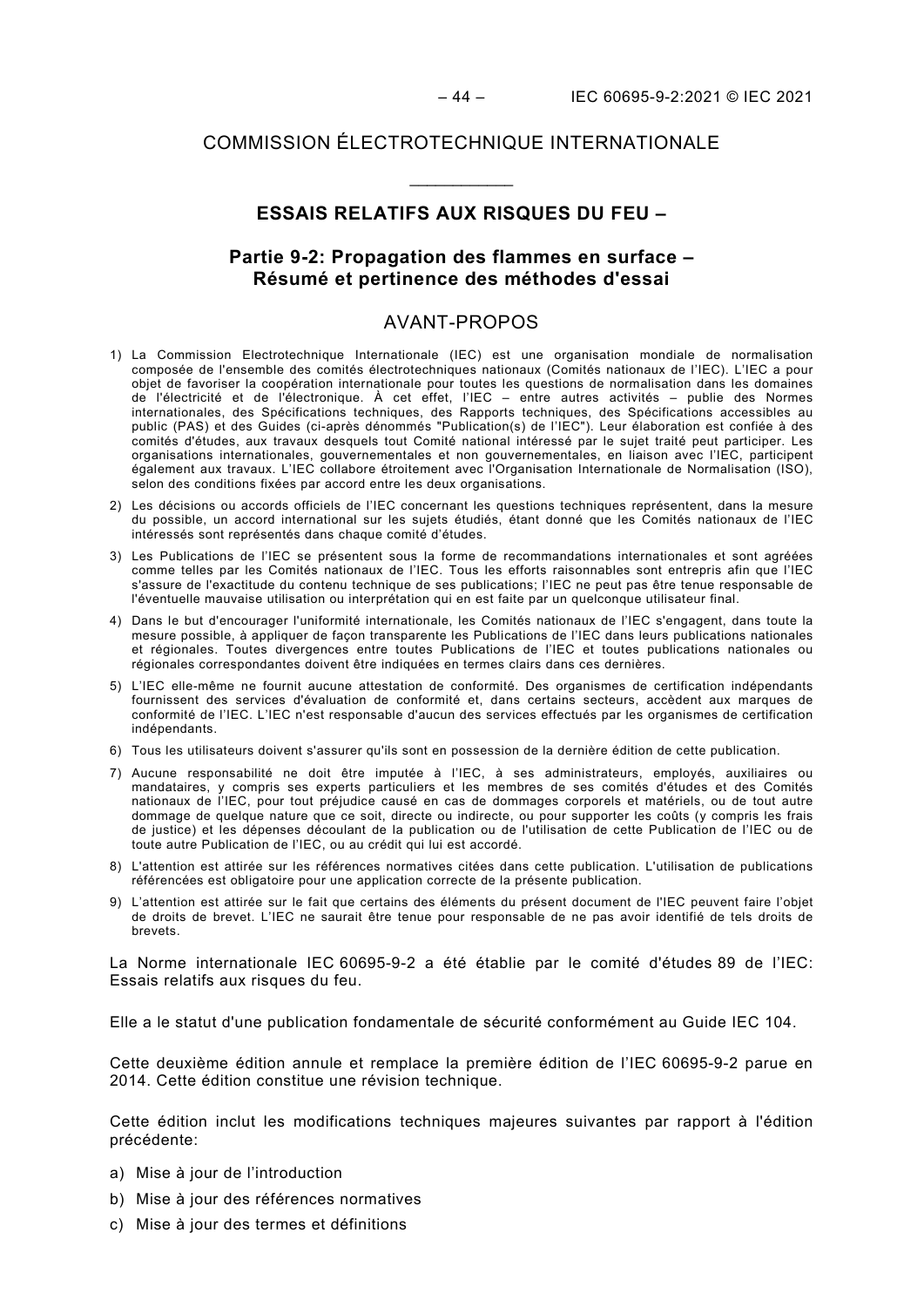#### IEC 60695-9-2:2021 © IEC 2021 – 45 –

- d) Nouveaux Paragraphes 4.1 et 4.2
- e) Référence aux stades d'incendie tels qu'ils sont définis dans l'ISO 19706 (Tableau 1)
- f) Nouvelle répartition des essais dans les paragraphes suivants:
	- 4.3 Essais au *feu* à petite échelle
	- 4.4 Essais au feu à échelles moyenne et intermédiaire
	- 4.5 Essais au feu à échelle intermédiaire et à grande échelle pour les câbles
	- 4.6 Essais au feu en grandeur réelle pour les câbles
- g) Mise à jour du texte de certaines parties de l'Article 4
- h) Ajout des méthodes d'essai suivantes:
	- IEC TS 60695-11-21
	- IEC 60684-2:2011, Article 26
	- ISO 3582
	- ISO 9772
	- ISO 9773
	- ISO 12992
	- ISO 21367
- i) Nouvel Article 5 et nouveau Tableau 4 qui donnent une vue générale des méthodes d'essai
- j) Suppression de toutes les Annexes
- k) Mise à jour de la bibliographie

Le texte de cette Norme internationale est issu des documents suivants:

| Projet      | Rapport de vote |
|-------------|-----------------|
| 89/1469/CDV | 89/1505/RVC     |

Le rapport de vote indiqué dans le tableau ci-dessus donne toute information sur le vote ayant abouti à son approbation.

La langue employée pour l'élaboration de cette Norme internationale est l'anglais.

Ce document a été rédigé selon les Directives ISO/IEC, Partie 2, il a été développé selon les Directives ISO/IEC, Partie 1 et les Directives ISO/IEC, Supplément IEC, disponibles sous [www.iec.ch/members\\_experts/refdocs.](http://www.iec.ch/members_experts/refdocs) Les principaux types de documents développés par l'IEC sont décrits plus en détail sous [www.iec.ch/standardsdev/publications.](http://www.iec.ch/standardsdev/publications)

Une liste de toutes les parties de la série 60695, publiées sous le titre général *Essais relatifs aux risques du feu*, est disponible sur le site web de l'IEC.

Cette Norme internationale doit être utilisée conjointement avec l'IEC 60695-9-1.

Dans cette norme, les caractères suivants sont utilisés:

#### *termes définis à l'Article 3: caractères italiques*

Le comité a décidé que le contenu de ce document ne sera pas modifié avant la date de stabilité indiquée sur le site web de l'IEC sous [webstore.iec.ch](https://webstore.iec.ch/?ref=menu) dans les données relatives au document recherché. À cette date, le document sera

- reconduit,
- supprimé,
- remplacé par une édition révisée, ou
- amendé.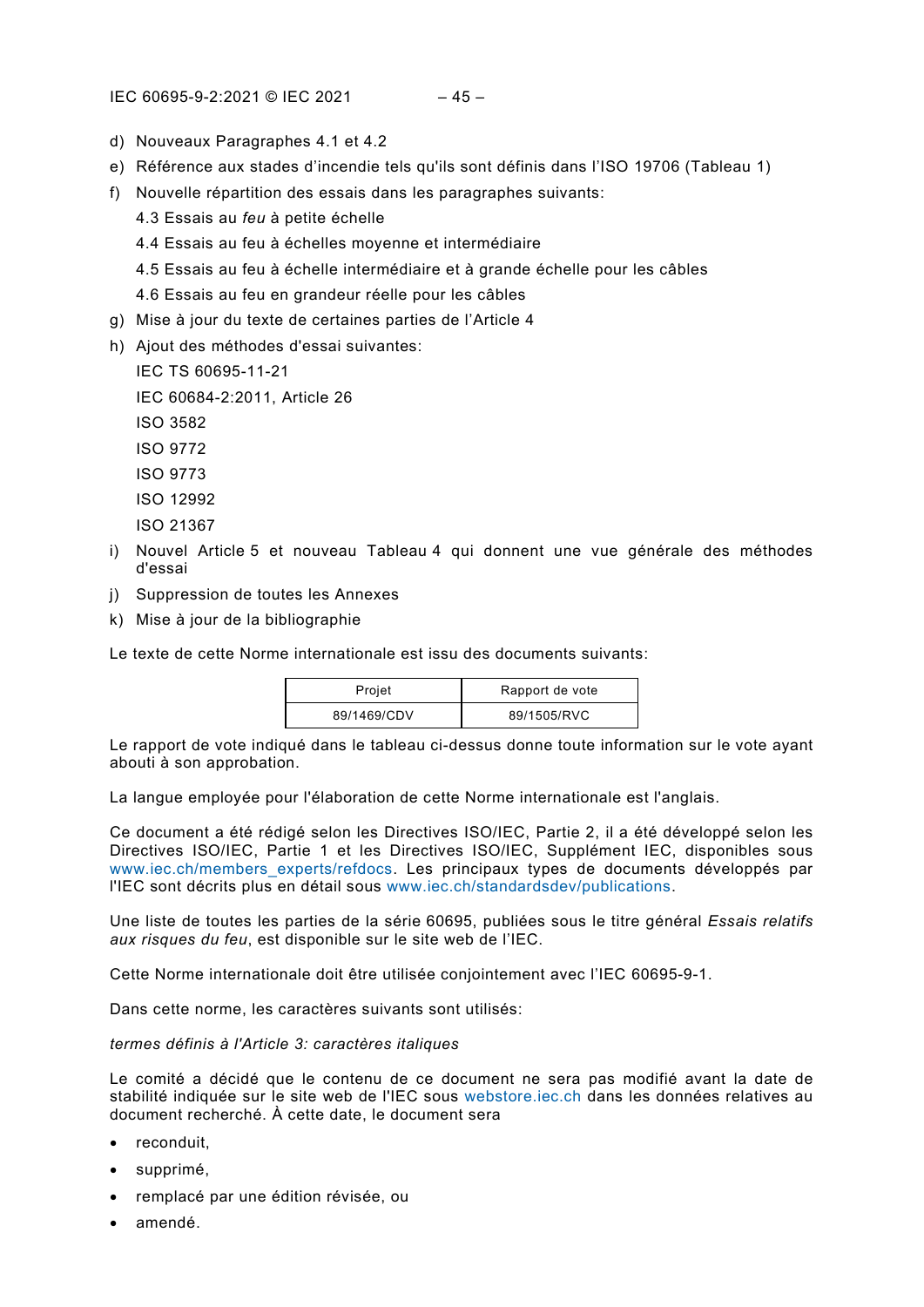#### INTRODUCTION

<span id="page-12-0"></span>Lors de la conception d'un produit électrotechnique, il est nécessaire de tenir compte du risque d'incendie et des dangers potentiels liés au feu. De ce fait, l'objectif de la conception du composant, du circuit et des équipements, ainsi que l'objectif du choix des matériaux, consistent à réduire le risque d'incendie à un niveau tolérable, même en cas de mauvais usage raisonnablement prévisible, de dysfonctionnement ou de défaillance.

L'IEC 60695-1-10, l'IEC 60695-1-11 [1][1](#page-12-1) et l'IEC 60695-1-12 [2] fournissent des recommandations relatives aux exigences correspondantes.

Les incendies impliquant des produits électrotechniques peuvent également être provoqués par des sources externes non électriques. Ces problèmes sont traités lors d'une évaluation globale du *danger d'incendie*.

La série IEC 60695 a pour objet de sauver des vies humaines et de protéger les biens matériels en réduisant le nombre d'incendies ou en limitant leurs conséquences. Pour ce faire, il est possible:

- de tenter d'empêcher l'*allumage* provoqué par un composant mis sous tension et, en cas d'*allumage*, de circonscrire l'incendie à l'intérieur des limites de l'enveloppe du produit électrotechnique;
- de tenter de réduire le plus possible la *propagation de flamme* au-delà de l'enveloppe du produit et les effets nocifs des effluents du feu, y compris la chaleur, la fumée et les produits de *combustion* toxiques ou corrosifs.

Le danger d'incendie augmente lorsque la surface de *combustion* augmente, conduisant dans certains cas à un *embrasement généralisé* et à un *feu pleinement développé*. Il s'agit d'un *scénario d'incendie* type dans les bâtiments. Il est, par conséquent, utile de mesurer la vitesse et l'étendue de la *propagation de flamme en surface*.

La présente partie de l'IEC 60695-9 décrit les méthodes d'essai relatives à la *propagation de flamme en surface* couramment utilisées en vue d'évaluer les produits électrotechniques ou les matériaux utilisés dans les produits électrotechniques. Elle fait partie de la série IEC 60695-9 qui fournit les recommandations aux comités de produits souhaitant incorporer les méthodes d'essai de *propagation de flamme en surface* dans les normes de produits.

\_\_\_\_\_\_\_\_\_\_\_\_\_

<span id="page-12-1"></span><sup>1</sup> Les chiffres entre crochets se réfèrent à la bibliographie.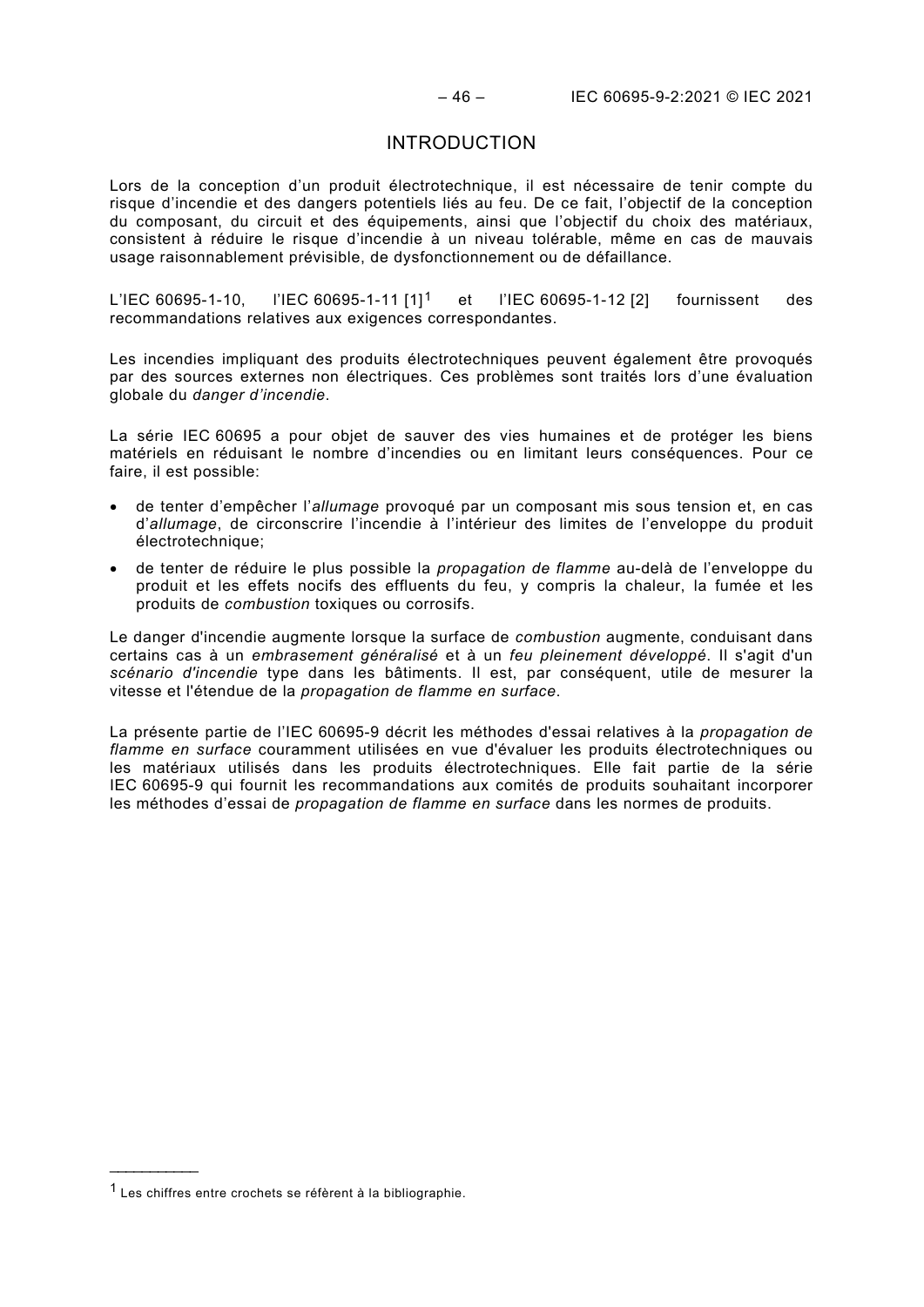# **ESSAIS RELATIFS AUX RISQUES DU FEU –**

# **Partie 9-2: Propagation des flammes en surface – Résumé et pertinence des méthodes d'essai**

#### <span id="page-13-0"></span>**1 Domaine d'application**

La présente partie de l'IEC 60695-9 propose un résumé des méthodes d'essai publiées utilisées pour déterminer la *propagation de flamme en surface* des produits électrotechniques ou des matériaux dont ils sont constitués.

Elle représente l'état actuel de l'art des méthodes d'essai et, le cas échéant, elle comprend des observations particulières sur leur pertinence et leur utilisation.

La liste des méthodes d'essai ne doit pas être considérée comme exhaustive, et les méthodes d'essai qui n'ont pas été élaborées par l'IEC ne doivent pas être considérées comme étant entérinées par l'IEC, sauf si cela est spécifiquement stipulé.

Ce résumé ne peut pas se substituer aux normes publiées, qui sont les seuls documents de référence valables.

Cette publication fondamentale de sécurité est destinée à être utilisée par les comités d'études pour l'établissement de leurs normes, conformément aux principes exposés dans le Guide IEC 104 et dans le Guide ISO/IEC 51.

L'une des responsabilités d'un comité d'études consiste, le cas échéant, à utiliser les publications fondamentales de sécurité dans le cadre de l'élaboration de ses publications. Les exigences, les méthodes d'essai ou les conditions d'essai indiquées dans la présente publication fondamentale de sécurité ne s'appliquent que si elles sont référencées ou incluses dans les publications appropriées.

#### <span id="page-13-1"></span>**2 Références normatives**

Les documents suivants sont cités dans le texte de sorte qu'ils constituent, pour tout ou partie de leur contenu, des exigences du présent document. Pour les références datées, seule l'édition citée s'applique. Pour les références non datées, la dernière édition du document de référence s'applique (y compris les éventuels amendements).

IEC 60695-1-10, *Essais relatifs aux risques du feu – Partie 1-10: Lignes directrices pour l'évaluation des risques du feu des produits électrotechniques – Lignes directrices générales*

IEC 60695-4:2012, *Essais relatifs aux risques du feu – Partie 4: Terminologie relative aux essais au feu pour les produits électrotechniques*

IEC 60695-9-1, *Essais relatifs aux risques du feu – Partie 9-1: Propagation de flammes en surface – Lignes directrices générales*

Guide IEC 104, *The preparation of safety publications and the use of basic safety publications and group safety publications* (disponible en anglais seulement).

Guide ISO/IEC 51, *Aspects liés à la sécurité – Principes directeurs pour les inclure dans les normes*